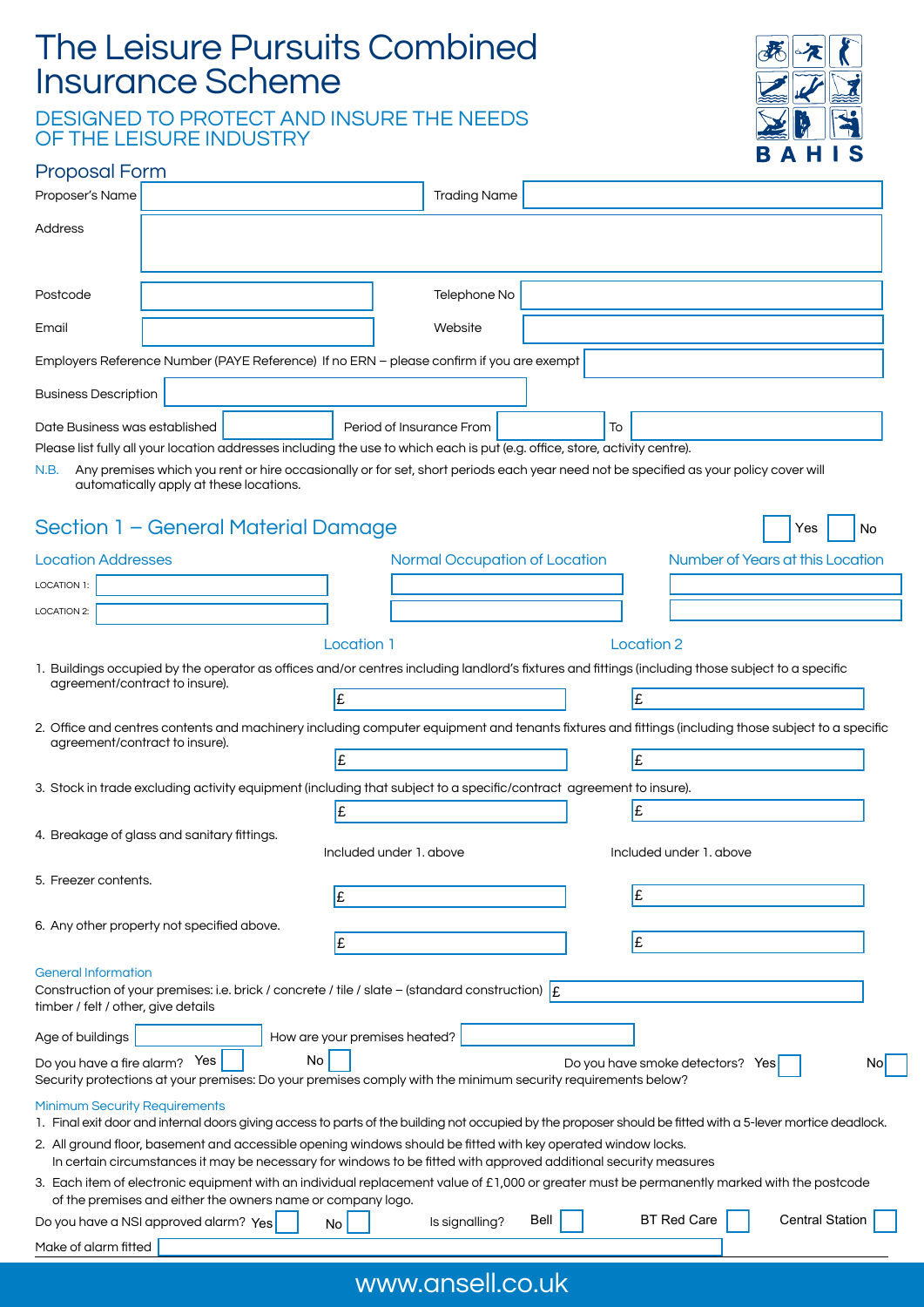### Section 2 – Activity Equipment

While stored in your own premises or at any location in the UK occupied by the operator, or in transit thereto and therefrom.

|                                                                         | <b>Own Epuipment</b> | <b>Hired in or Loan Equipment</b> |
|-------------------------------------------------------------------------|----------------------|-----------------------------------|
| Go-karts and quad bikes                                                 |                      |                                   |
| Motorised watercraft - Please provide list, type and power              |                      |                                   |
| Canoes, windsurfers, sail boats and all other non motorised vessels     |                      |                                   |
| BMX and other bicycles                                                  |                      |                                   |
| Shooting, archery and similar equipment                                 |                      |                                   |
| Video, computer equipment and the like                                  |                      |                                   |
| Other sports equipment - Please provide list                            |                      |                                   |
| Miscellaneous equipment - Please provide list                           |                      |                                   |
| Transit - Maximum value in transit at any one time                      |                      |                                   |
| Is theft cover required for contents of vehicles left loaded overnight? | Yes<br>No.           |                                   |
| Property in the open - Maximum value in the open at any one time        |                      |                                   |

Cover for property in the open can only apply when it is kept locked and fastened.

N.B. Engineering Equipment and that equipment/machinery and plant subject to statutory inspection to be listed separately.

### Section 3 – Business Interruption

| $A - Loss$ of Income        |                                                                                         | Yes              | No |
|-----------------------------|-----------------------------------------------------------------------------------------|------------------|----|
| Select either               | (including payroll of<br>1. Gross revenue                                               |                  |    |
| or                          | (including payroll of<br>2. Gross profit                                                |                  |    |
| or                          | 3. Additional cost of working                                                           |                  |    |
|                             | 36 months<br>24 months<br>12 months<br>Indemnity period - please select period required |                  |    |
| <b>B-Loss of Book Debts</b> |                                                                                         | Yes              | No |
|                             | Please state maximum outstanding at any one time                                        |                  |    |
|                             | Do you have a fireproof safe?                                                           | Yes <sub>l</sub> | No |

#### C – Loss of Money

There are a number of standard limits (see quotation for details). You may select higher limit for items 1 and 2, in which case the carryings warranty will apply for 1 and safe details will be required for 2. The same state of the same state of the Your request

| 1. Money on premises during business hours/in transit/in bank night safe | £2,000 |  |
|--------------------------------------------------------------------------|--------|--|
| 2. Money on premises out of hours in safe                                | £2,000 |  |
| Please state make and model of safe                                      |        |  |

Money in 1+2 above shall mean coin, banknotes, uncrossed cheques, postal orders and money orders, postage stamps, luncheon vouchers, travellers cheques, entrance tickets, gift vouchers and discount coupons.

Personal Accident/Assault Extension to Money Cover

In respect of bodily injury sustained by an employee as a result of theft or attempted theft of money.

Death and capital benefits £5,000 per capita temporary total disability (104 weeks max) £50 per week.

#### D – Loss of Licence

Please indicate limit of indemnity required £25,000  $\vert$  £50,000  $\vert$  £100,000  $\vert$  Or other Or other  $\mathbf{E}$ 

## www.ansell.co.uk

Yes | | No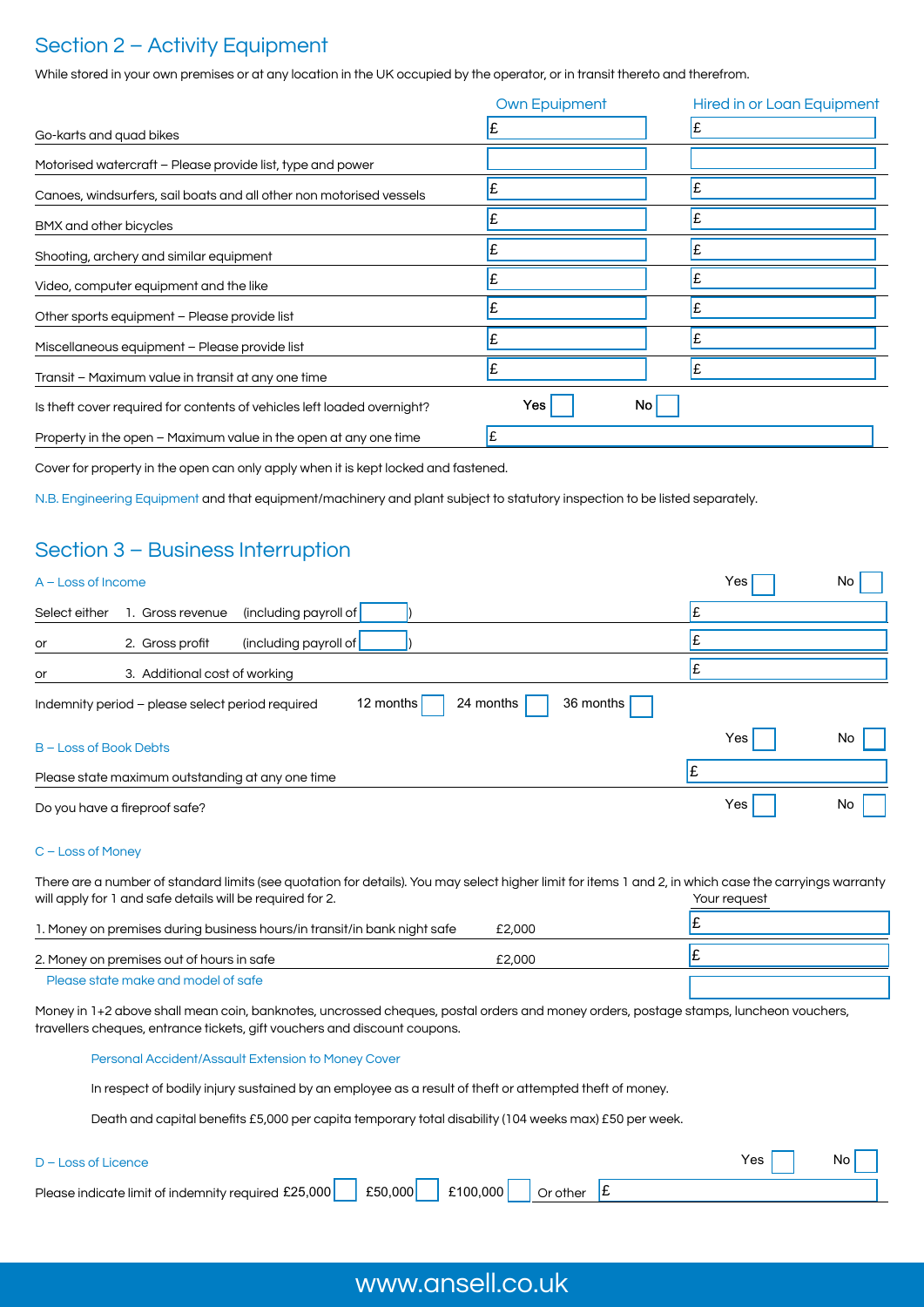## Section 4 – Legal Liabilities

| Employers liability limit of indemnity £10,000,000 any one accident                                                                                                                                                                                                                                                                                                                          |                                                                                                                                                                                            |                                                                                |                                                                             | Yes                                                                                                          | No  |
|----------------------------------------------------------------------------------------------------------------------------------------------------------------------------------------------------------------------------------------------------------------------------------------------------------------------------------------------------------------------------------------------|--------------------------------------------------------------------------------------------------------------------------------------------------------------------------------------------|--------------------------------------------------------------------------------|-----------------------------------------------------------------------------|--------------------------------------------------------------------------------------------------------------|-----|
| Clerical wages E<br>Estimated wage roll                                                                                                                                                                                                                                                                                                                                                      |                                                                                                                                                                                            | All other wages                                                                | £                                                                           |                                                                                                              |     |
| Public liability limit of indemnity (please select) £2,000,000                                                                                                                                                                                                                                                                                                                               |                                                                                                                                                                                            | £5,000,000                                                                     | £10,000,000                                                                 | Yes                                                                                                          | No. |
| <b>Estimated turnover:</b>                                                                                                                                                                                                                                                                                                                                                                   | Direct                                                                                                                                                                                     |                                                                                | <b>Bona Fide Subcontractors</b>                                             |                                                                                                              |     |
| Motorised                                                                                                                                                                                                                                                                                                                                                                                    | £                                                                                                                                                                                          |                                                                                | Ι£                                                                          |                                                                                                              |     |
| Paintball                                                                                                                                                                                                                                                                                                                                                                                    | £                                                                                                                                                                                          |                                                                                | £                                                                           |                                                                                                              |     |
| Non motorised water sports                                                                                                                                                                                                                                                                                                                                                                   | £                                                                                                                                                                                          |                                                                                | £                                                                           |                                                                                                              |     |
| All other activities                                                                                                                                                                                                                                                                                                                                                                         | £                                                                                                                                                                                          |                                                                                | £                                                                           |                                                                                                              |     |
| Management training                                                                                                                                                                                                                                                                                                                                                                          | £                                                                                                                                                                                          |                                                                                | £                                                                           |                                                                                                              |     |
| Do you ensure your sub-contractors have their own insurance with an indemnity limit equivalent to yours?<br>1.                                                                                                                                                                                                                                                                               |                                                                                                                                                                                            |                                                                                |                                                                             | Yes                                                                                                          |     |
| 2.<br>Do you offer accommodation?                                                                                                                                                                                                                                                                                                                                                            |                                                                                                                                                                                            |                                                                                |                                                                             |                                                                                                              | No  |
|                                                                                                                                                                                                                                                                                                                                                                                              |                                                                                                                                                                                            |                                                                                |                                                                             | Yes                                                                                                          | No  |
| 3.<br>Are your premises well maintained and is your equipment in sound condition and do you undertake<br>to keep it so during the currency of any policy which is issued?                                                                                                                                                                                                                    |                                                                                                                                                                                            |                                                                                |                                                                             | Yes                                                                                                          | Νo  |
| Are your premises in an area (a) liable to flooding (b) unduly exposed to the elements or<br>4.<br>(c) which has a history of vandalism                                                                                                                                                                                                                                                      |                                                                                                                                                                                            |                                                                                |                                                                             | Yes                                                                                                          | No  |
| Do you comply with all regulations relating to the maintenance and safety of your equipment?<br>5.                                                                                                                                                                                                                                                                                           |                                                                                                                                                                                            |                                                                                |                                                                             | Yes                                                                                                          | No  |
| Do you use or store hazardous substances? - if yes please specify<br>6.                                                                                                                                                                                                                                                                                                                      |                                                                                                                                                                                            |                                                                                |                                                                             |                                                                                                              |     |
| Yes<br>No<br>Are you a member of any relevant voluntary or regulatory body?<br>7.                                                                                                                                                                                                                                                                                                            |                                                                                                                                                                                            |                                                                                |                                                                             |                                                                                                              |     |
| If yes please state                                                                                                                                                                                                                                                                                                                                                                          |                                                                                                                                                                                            |                                                                                |                                                                             |                                                                                                              |     |
| Please indicate which activities you offer by ticking those provided directly by you and placing a X by those activities which you sub<br>8.<br>contract<br>Abseiling/Climbing<br>Archery<br><b>Assault Course</b><br>Camping<br>Canoeing/Kayaking<br>Caving/Potholing<br>Clay Pigeon/Rifle Shooting<br><b>Corporate Hospitality</b><br>Any other activity not specified please give details | Cycling/Mountain Biking<br>Dance/Drama<br>Gymnastics/Trampolining<br>Flying Experience/Lessons<br><b>Hang Gliding</b><br>Horse Riding<br><b>Management Training</b><br><b>Martial Arts</b> | Orienteering/Hiking<br>Paintball<br>Paragliding<br>Parascending<br>Quad Biking | Motorised Watersports<br>Off Road Driving/Training<br>Parachuting/Skydiving | Sailing/Windsurfing<br>Scuba Diving<br>Sports Camp/Coaching<br>Swimming/Water Sports<br><b>Team Building</b> |     |
| Do you have first aid facilities on site with a qualified first aider on call at all times?<br>9.                                                                                                                                                                                                                                                                                            |                                                                                                                                                                                            |                                                                                |                                                                             | Yes                                                                                                          | No  |
| 10. What qualifications do you, your staff or elected personnel possess to teach the activities listed?<br>Please attach C.V.s or certificates of qualification                                                                                                                                                                                                                              |                                                                                                                                                                                            |                                                                                |                                                                             |                                                                                                              |     |
| 11. Do all staff submit C.V.s when taken on and are qualifications checked?                                                                                                                                                                                                                                                                                                                  |                                                                                                                                                                                            |                                                                                |                                                                             | Yes                                                                                                          | No  |
| 12. Are risk assessments available for all activities?                                                                                                                                                                                                                                                                                                                                       |                                                                                                                                                                                            |                                                                                |                                                                             | Yes                                                                                                          | No  |
| 13. Do all staff have an induction course which includes health & safety and emergency procedures?<br>Yes<br>No                                                                                                                                                                                                                                                                              |                                                                                                                                                                                            |                                                                                |                                                                             |                                                                                                              |     |
| 14. Do any activities undertaken involve the use of fireworks or pyrotechnics?<br>If yes please submit full details and safety procedures - cover cannot be confirmed until underwriters<br>acceptance has been obtained.                                                                                                                                                                    |                                                                                                                                                                                            |                                                                                |                                                                             | Yes                                                                                                          | No  |
| 15. Do participants complete a health questionnaire prior to taking part in an activity?<br>(It is important that any pre-existing medical conditions are declared and taken into consideration bearing in mind<br>the activities to be undertaken. If necessary, and if in any doubt, participants should be refused entry.)                                                                |                                                                                                                                                                                            |                                                                                |                                                                             | Yes                                                                                                          | No  |
| 16. Do you require quotations for Professional Indemnity Insurance or Directors & Offices or Trustees Liability Insurance? Yes                                                                                                                                                                                                                                                               |                                                                                                                                                                                            |                                                                                |                                                                             |                                                                                                              | No  |

If Yes a supplementary questionnaire will need to be completed.